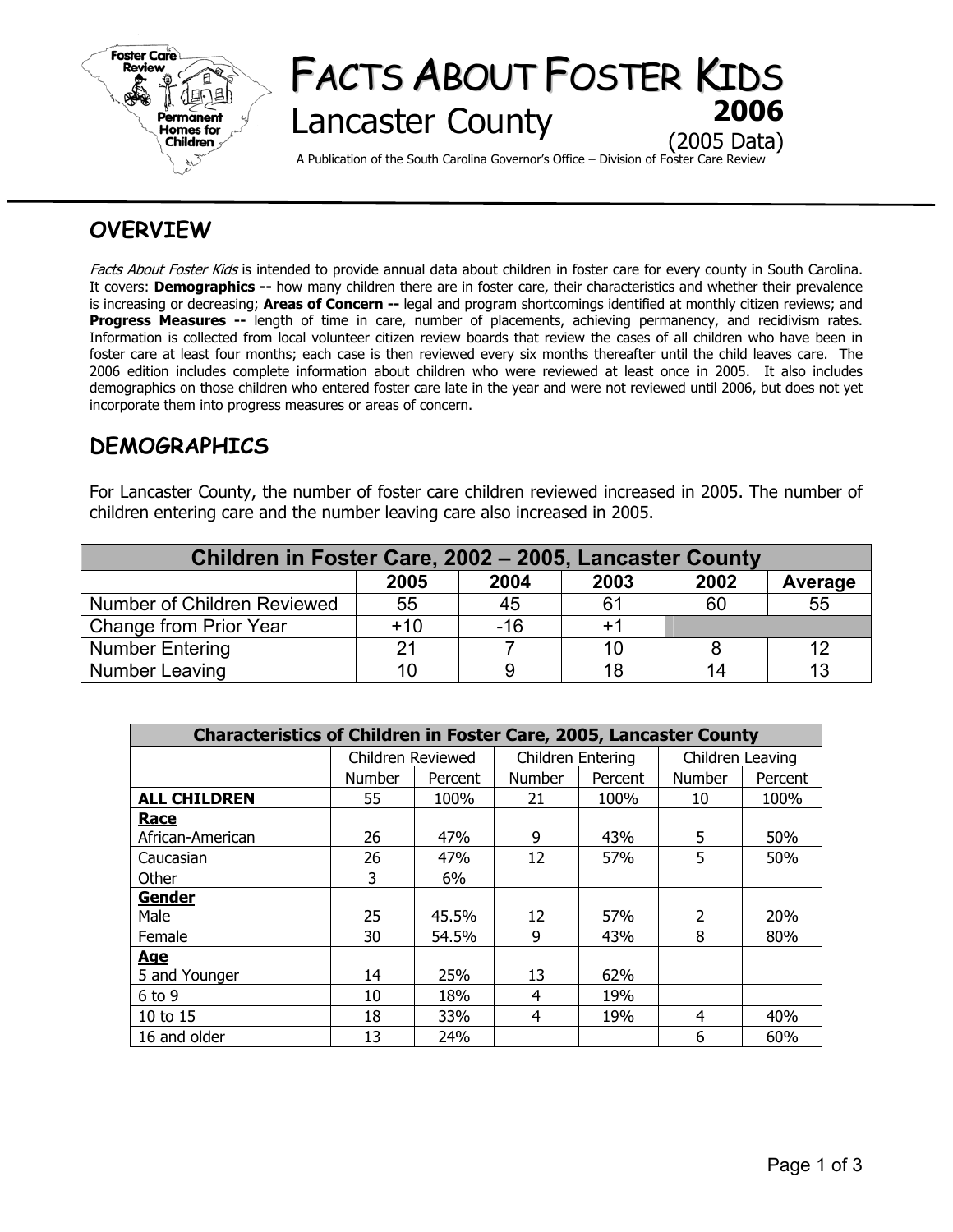## **AREAS OF CONCERN**

In 2005, Review Board members held 12 meetings and 78 reviews. Of the 78 reviews held, 29 (37%) had at least one area of concern cited by the local Review Board. The most often cited legal violation was No Timely Probably Cause Hearing. The most often cited program violation was No Current/Incomplete or Inappropriate Case Plan.

| Frequently Cited Areas of Concern, 2002 - 2005, Lancaster County |                |            |                          |      |
|------------------------------------------------------------------|----------------|------------|--------------------------|------|
|                                                                  | 2005           | 2004       | 2003                     | 2002 |
| Legal:                                                           |                |            |                          |      |
| No Timely Permanency Plan Hearing                                |                | 6          | 10                       | 12   |
| No Timely Probable Cause Hearing                                 | 3              |            | 2                        |      |
| No Timely Merits Hearing                                         |                |            | 9                        | 3    |
| No Face to Face Contact                                          |                | 3          |                          |      |
| No Court Order at Review/Non-Compliance w/Court Order            | 2              | 10         | 7                        | 7    |
| No Thorough Adoption Assessment/Specific Child Recruitment       |                | 7          |                          |      |
| <b>Other Statutory Violations</b>                                |                | 2          |                          | 5    |
| <u>Program:</u>                                                  |                |            |                          |      |
| No Progress Report                                               | 9              | 15         | 4                        | 6    |
| Lack of Progress Permanency Plan                                 |                | 6          |                          |      |
| No Current/Incomplete/Inappropriate Case Plan                    | 17             | 12         | $\overline{\phantom{a}}$ | 6    |
| <b>Interested Parties Not Invited</b>                            |                | 4          |                          | 3    |
| No Timely FCRB Hearing                                           | $\overline{2}$ |            |                          |      |
| No Advance Packet                                                | 3              |            |                          | 2    |
| Other Policy/Procedure Issues                                    | 7              | 6          | 4                        | 4    |
| <b>TOTAL</b>                                                     | 47             | 72         | 47                       | 48   |
| <b>Percent of Reviews with Areas of Concern</b>                  | <b>37%</b>     | <b>48%</b> | <b>37%</b>               | 37%  |

## **PROGRESS MEASURES**

Four main indicators are used to measure progress towards better outcomes for children in foster care. For each, comparison data for the previous four years are provided.

### **LENGTH OF TIME IN CARE:**

The longer a child is away from their home or a nurturing family environment, the more damaging it can be to the normal development of the child. For this reason, a major goal of the Review Board is to ensure that children achieve permanency as quickly as possible. In 2005, the average length of time in Lancaster County decreased to 2.5 years.

### **NUMBER OF PLACEMENTS:**

Research shows the initial placement in foster care is extremely traumatic for a child. Additional changes in placement once in the foster care system can be detrimental to children's development, affecting their ability to learn, establish relationships and develop as stable, secure individuals. In 2005, Lancaster County's average number of placements increased to 4.3.

### **PERCENT ACHIEVING PERMANENCY:**

Permanency for a child means placement with a "forever family." A child can achieve legal permanency upon leaving the foster care system either by returning home to their natural parent or by being adopted. In 2005, of the 10 children leaving care, none were adopted and three were returned home to their natural parent.